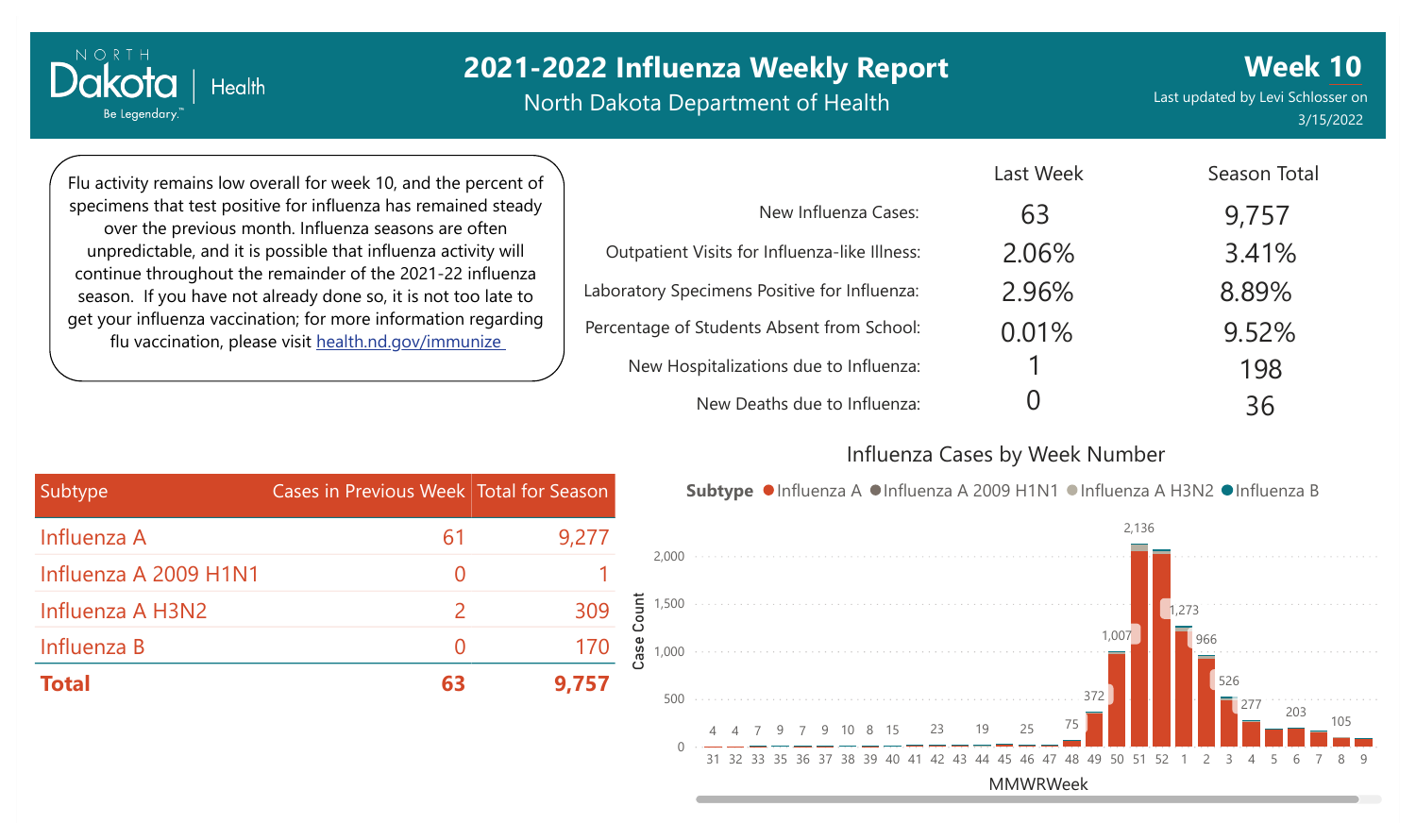

### **2021-2022 Influenza Weekly Report** North Dakota Department of Health

**Week 10** Last updated by Levi Schlosser on 3/15/2022

Laboratory-confirmed influenza is a reportable disease in North Dakota. Influenza "cases" include people that have tested positive for influenza in a healthcare setting. It does not include people with influenza who did not seek healthcare, or were diagnosed without a lab test, which is common. The true number of people in North Dakota is underrepresented, but case data allows us where influenza is circulating and in what populations. It also provides context regarding how the current season compares with previous seasons. Find more information about cases on ndflu.com

Influenza Cases by Gender





Total Influenza Cases by County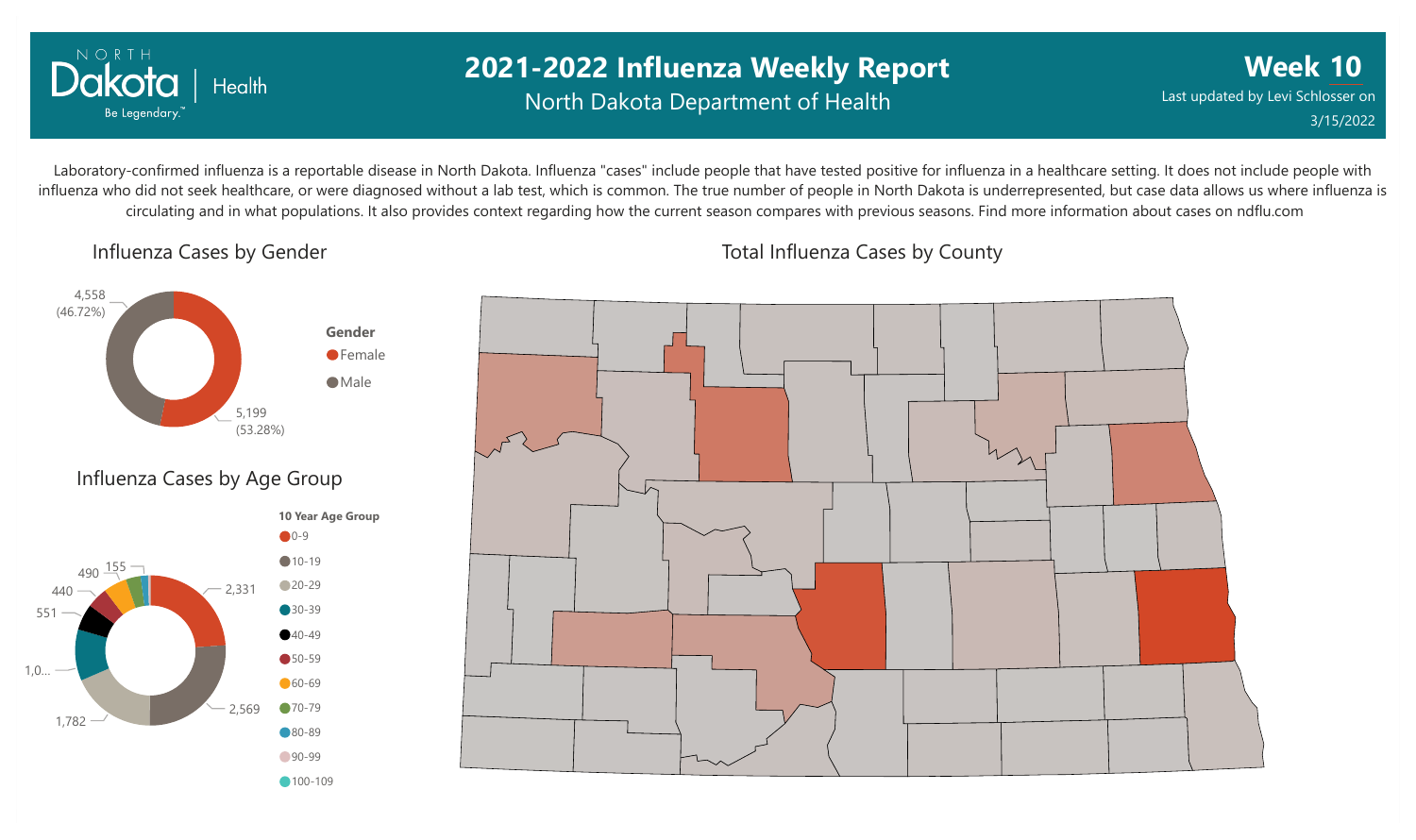

New Weekly Hospitalizations

Total Hospitalizations for Season

Flu Deaths

Pneumonia/Flu Deaths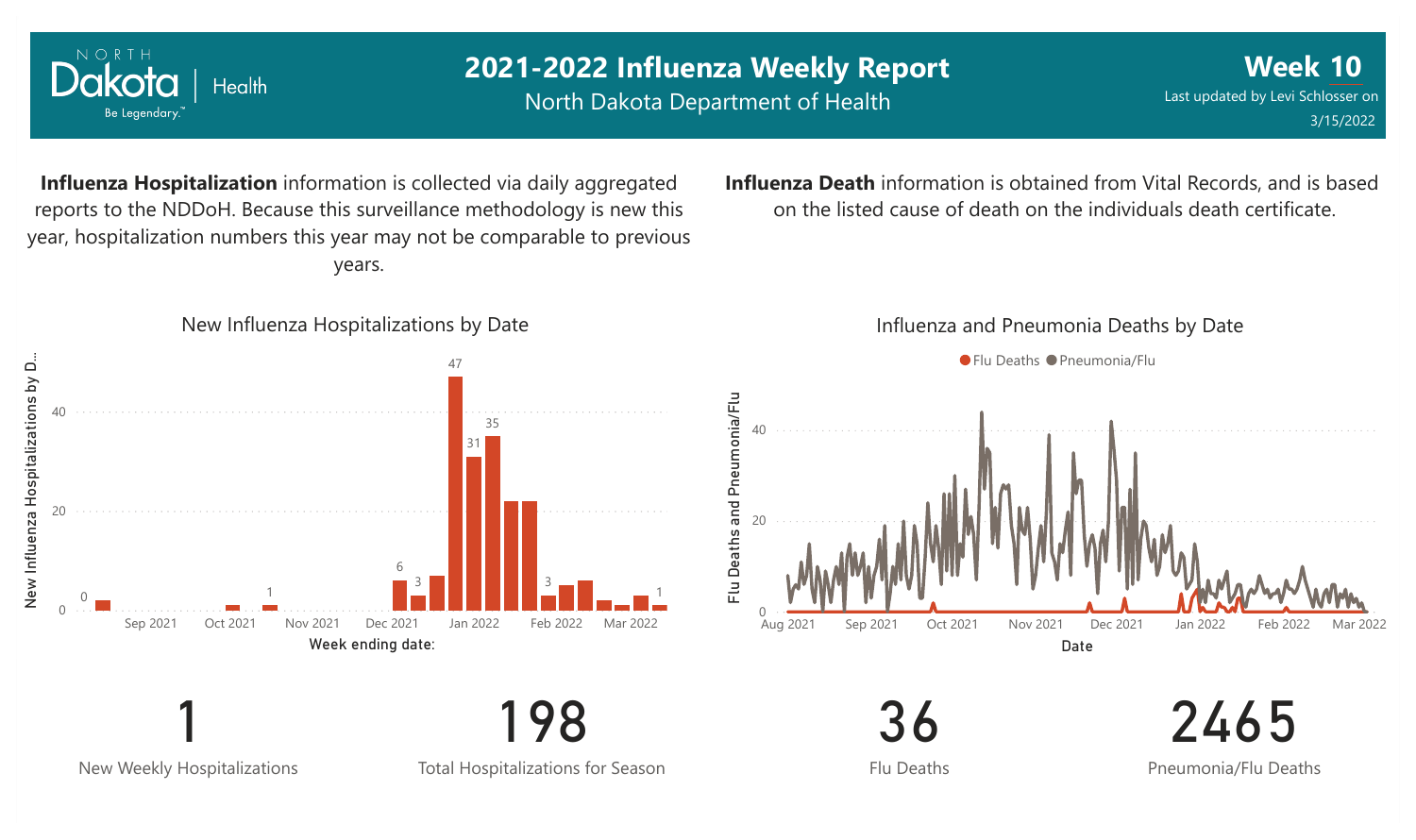

North Dakota Department of Health

**Week 10** Last updated by Levi Schlosser on 3/15/2022

**Outpatient Influenza-like Illness (ILI)** The NDDoH participates in the national U.S. Outpatient Influenza-like Illness Surveillance Network (ILINet). Data from participating outpatient providers in north Dakota are pooled to create a state-wide estimate for the weekly percent of healthcare visists due to influenza-like illness (ILI). Patients presenting with a fever of 100 degrees or greater AND a cough and/or sore throat are considered to have ILI. For more information [on state and national ILINet data, see FluView](http://fluview%20interactive/)

Interactive



**Sentinel Laboratory Data** The NDDoH receives influenza and RSV testing data from participating sentinel laboratories across the state. The total number of positive tests and the total number of tests conducted are reported and used to create a state-wide percent positivity statistic. For influenza, percent positivity of 10% or greater indicates 'season level' influenza activity.



| Week ending date:           | Total # of Specimens Tested Flu Positivity RSV Positivity |       |       |
|-----------------------------|-----------------------------------------------------------|-------|-------|
| Saturday, February 05, 2022 | 2,005                                                     | 5.39% | 2.12% |
| Saturday, February 12, 2022 | 1,580                                                     | 3.35% | 0.66% |
| Saturday, February 19, 2022 | 1,304                                                     | 3.30% | 1.91% |
| Saturday, February 26, 2022 | 976                                                       | 3.28% | 1.08% |
| Saturday, March 05, 2022    | 643                                                       | 2.02% | 0.00% |
| Saturday, March 12, 2022    | 609                                                       | 2.96% | 0.38% |
| <b>Total</b>                | 7,117                                                     | 3.75% | 1.18% |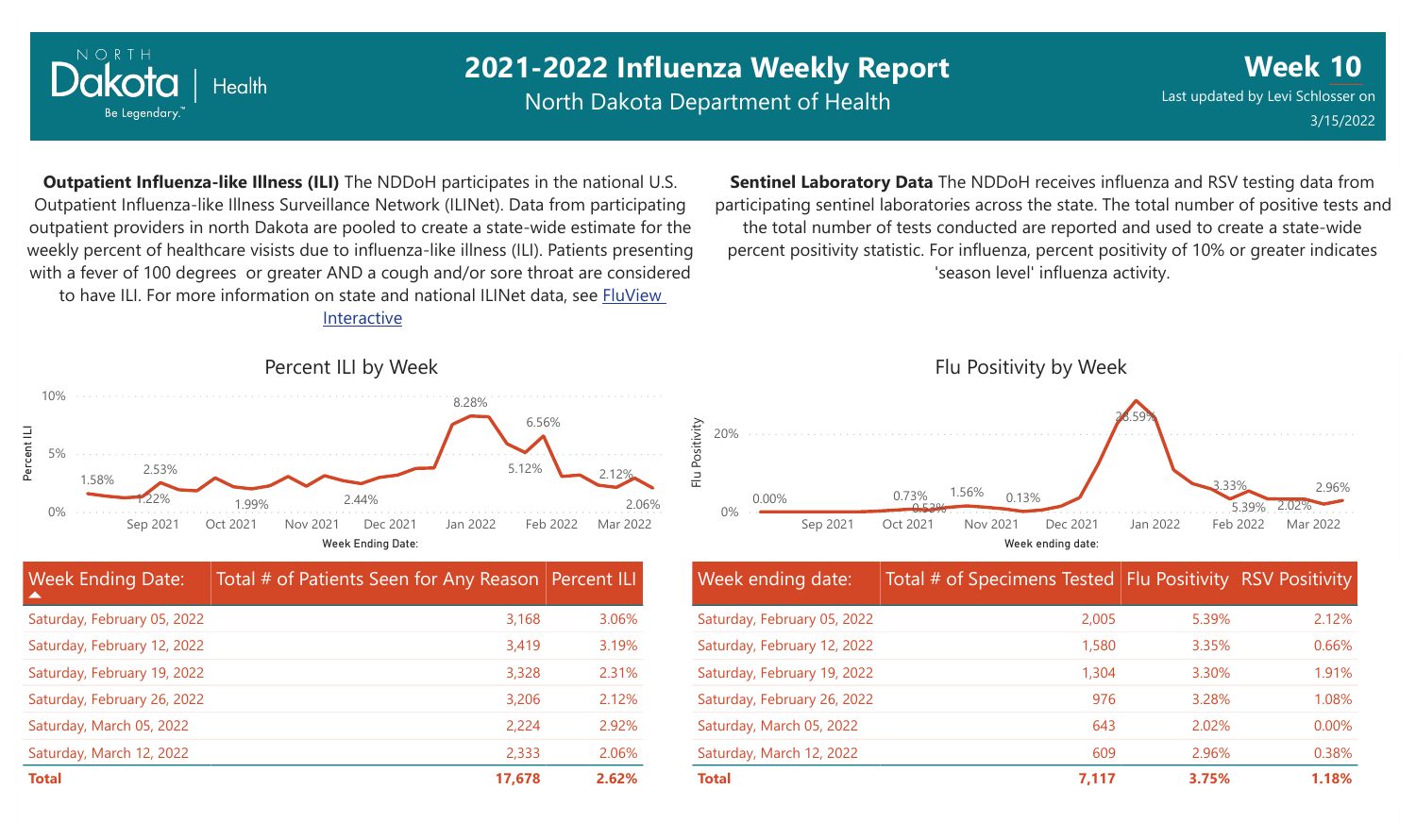

### **2021-2022 Influenza Weekly Report** North Dakota Department of Health

During the influenza season, increases in the **school absenteeism** data cab be used as an early indicator for influenza circulation. The NDDoH received absenteeism data from a majority of schools in the state. Data here include absences for all reasons.



| <b>Week End Date</b>        | Total Enrollment Percent Absent |       |
|-----------------------------|---------------------------------|-------|
| Saturday, February 12, 2022 | 123,454                         | 0.02% |
| Saturday, February 19, 2022 | 124,452                         | 0.02% |
| Saturday, February 26, 2022 | 123,788                         | 0.01% |
| Saturday, March 05, 2022    | 124,120                         | 0.01% |
| Saturday, March 12, 2022    | 123,841                         | 0.01% |

During the influenza season, **influenza outbreaks** are common anywhere people gather, including schools, child care centers, long-term care facilities, and health care facilities. Outbreaks of influenza or influenza-like illness may be reported to the NDDoH. The following outbreaks have been reported this season.



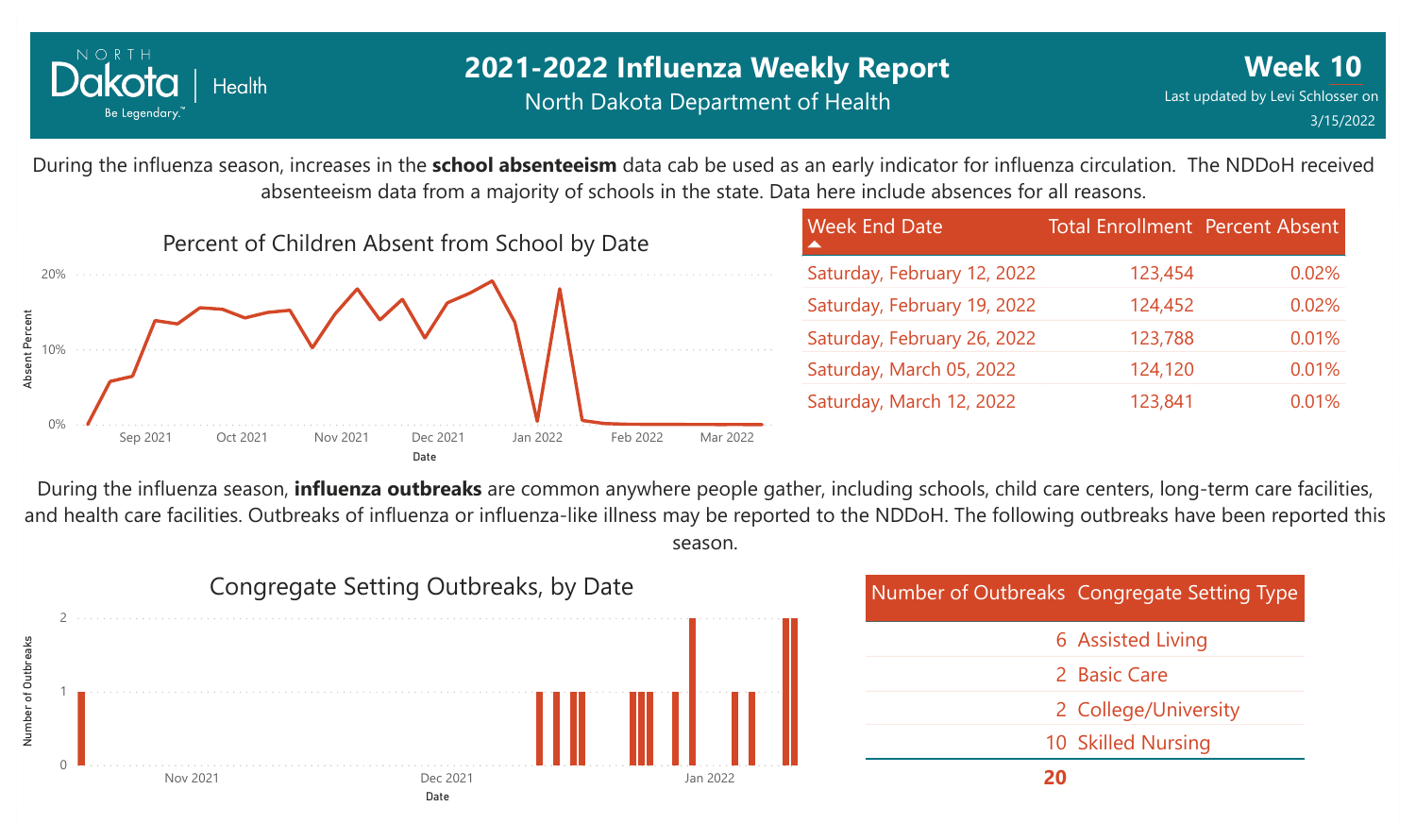

### **2021-2022 Influenza Weekly Report** North Dakota Department of Health

**Week 10** Last updated by Levi Schlosser on 3/15/2022

Statewide Doses Administered

**Influenza vaccine doses administered** data from the North Dakota Immunization Information System (NDIIS) includes all administered doses of flu vaccine documented in the NDIIS to records with a North Dakota address. Adult immunizations do not have to be reported to the NDIIS so there may be more influenza vaccine doses being administered that are not reported to the NDIIS. Age groups are determined base on age at time of vaccination.



#### Doses Administered by Age Group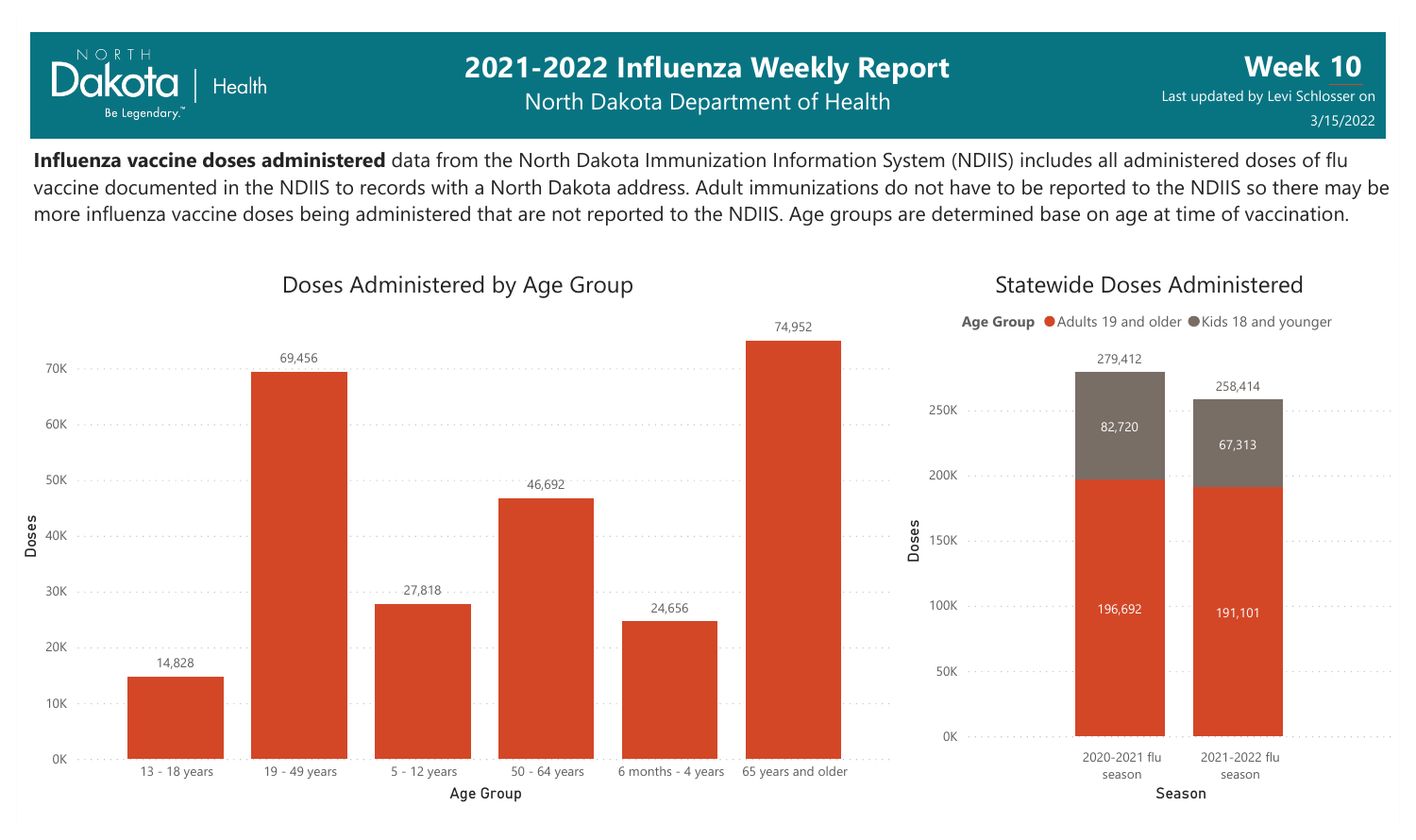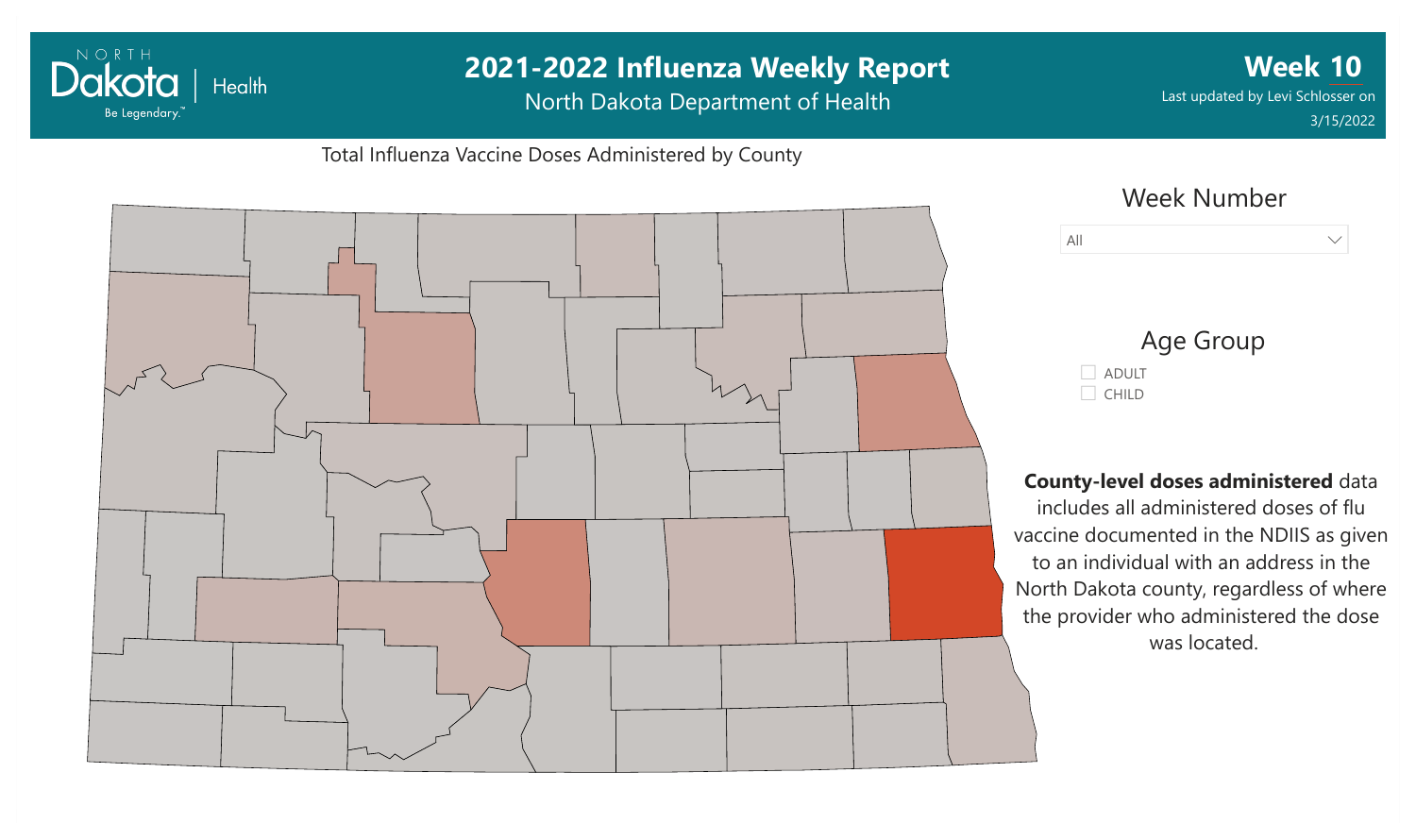North Dakota Department of Health

# Season 2020-2021 flu season 2021-2022 flu season 29.70% 33.71% 33.73% 33.05% 31.90% 39.90% Age Group ● Adults 19 and older ● All ND 6 months and older ● Kids 18 and younger Statewide Flu Coverage for Children <=18

0%

10%

**e**<br>**ድ** <sub>20%</sub>

30%

40%

NORTH

Dakota

Be Legendary.

**Health** 

#### NDIIS data can also be used to estimate the percent of North Dakotans in each age group that have received at least one dose of influenza vaccine so far this flu season. NDIIS records included in **statewide coverage rates** must have a North Dakota address.

Adult immunizations do not have to be reported to the NDIIS so adult coverage rates may be higher.

#### Statewide Flu Coverage for Adults >= 19

![](_page_7_Figure_7.jpeg)

# Statewide Flu Coverage for 2021-22 Season